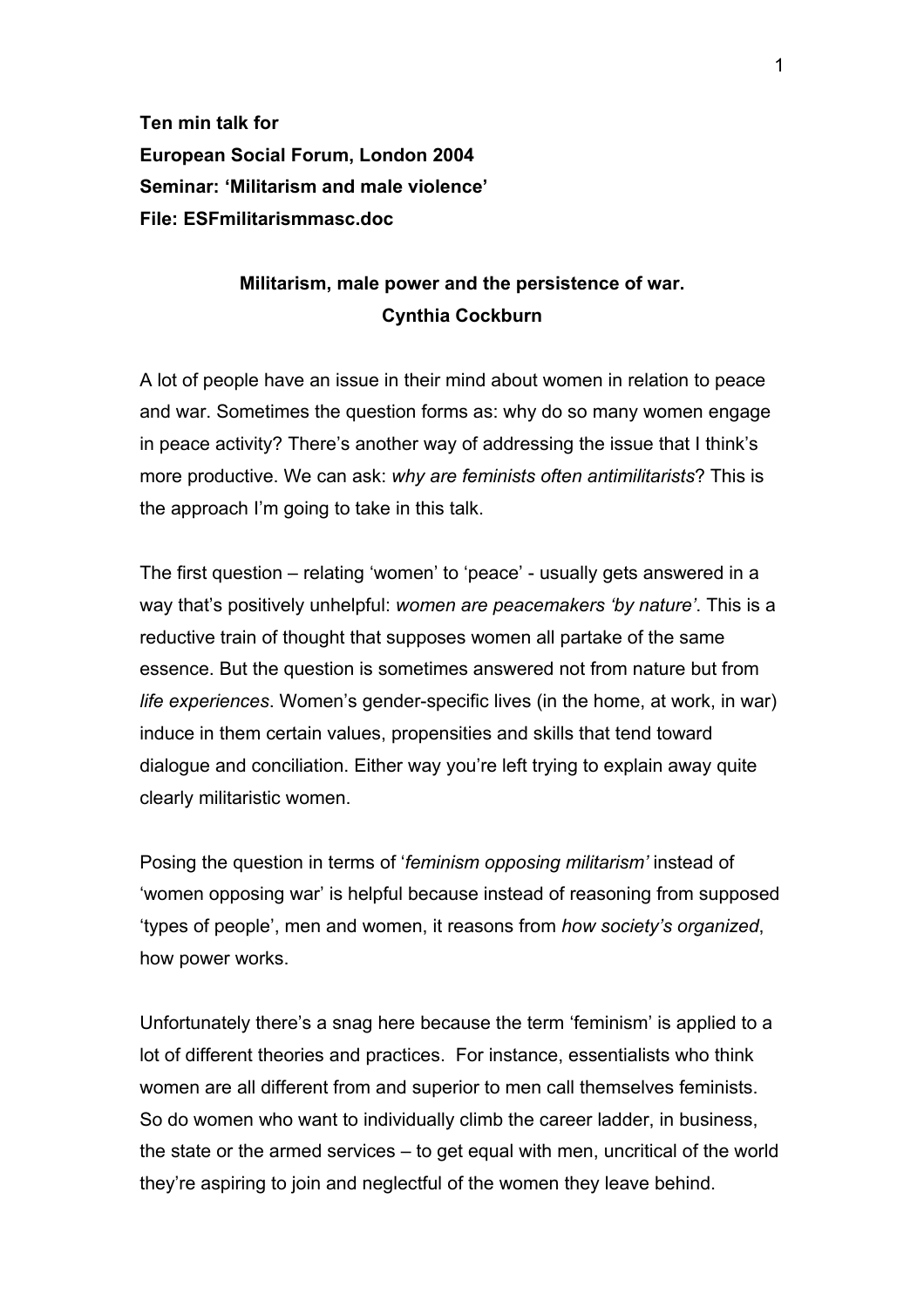So we have to specify which feminism we're talking about. What I mean by it, very briefly, is:- a collective feminism, with a project of transformative change, that perceives oppressively interlocking dimensions of power in all of which gender is implicated. It's a feminism that sees the world we live in as bad for men as well as women, and its institutions not as things we want to get control of but as things we want to dismantle and reshape. That's the sense in which I'm going to use the word 'feminism'.

Feminism's main project, as theory and practice, is *understanding and undermining patriarchy*, which is 'shorthand' for the long-lived, widespread and historically adaptive sex-gender system involving male domination. It's because of the connection between patriarchy and militarism that feminists do antimilitarism.

Feminist theory of this kind, being alert to power, looks for the mechanisms by which power is enacted. One mechanism is militarization. Anybody reading the daily papers, watching TV news, scanning Indymedia on the Web, sees vivid illustrations every day of how militarist ideology, and the structures, forces, weaponry and manpower of militarization, are involved in the pursuit of various power projects – projects of economic exploitation, imperial domination, national statehood.

Any antimilitarist, man or woman, feminist or not, is in no doubt of that, and will go out on the street to demonstrate against threats of war. So what's different about feminists? Why do we sometimes organize separately from the mainstream antiwar movements that comprise both sexes? There are two short answers. First, highlighting the position of women in war, which is otherwise neglected. Two, doing our opposition in a feminist way, which isn't the way it gests done in the mainstream antiwar movement. I'm not going to say more about those things, important as they are.

I want to stress another reason: theory. Because we are, being feminists, acutely atuned to the workings of patriarchy. This shows us several things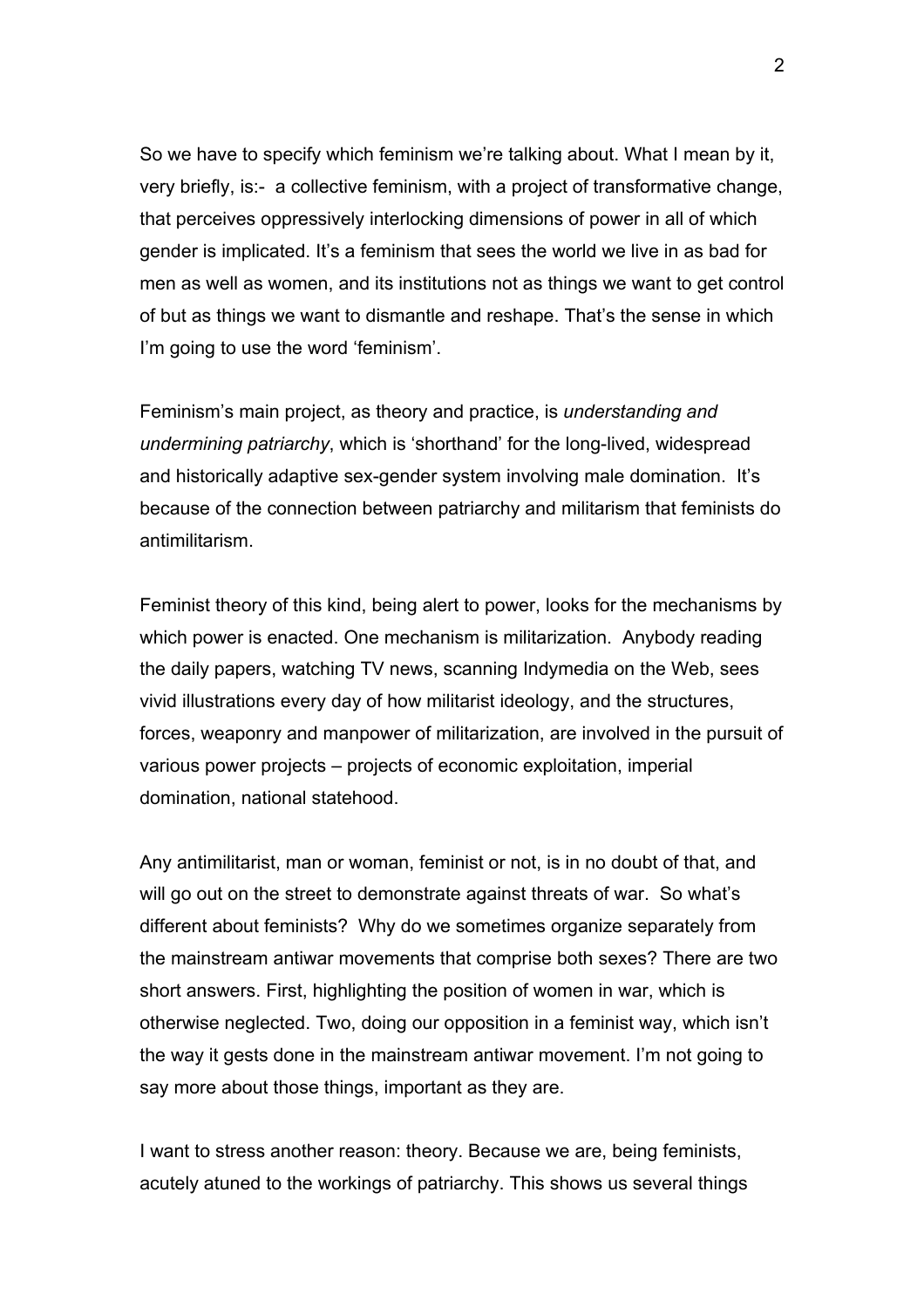about war and militarism that, without a feminist lens, remain invisible. First is that the form taken by gender relations in the military is the very form favoured by patriarchy: in which leadership, authority, aggressiveness and responsibility reside in men and masculinity; while nurture, compliance, passivity and dependence are the part of women and femininity. Patriarchy and militarism each nicely do the other's job. Anyone with a critique of patriarchy is bound to critique militarism. (Unfortunately it doesn't work the other way round – a lot of antimilitarists don't even notice patriarchy. )

Secondly, we see that militarization and war are very old. Our wars today may appear to be peculiar to capitalism or to nationalism. But war in fact pre-dates not only these economic and political systems but feudalism too. The propensity to organize men and masculine cultures to fight and kill can't be reduced to an epiphenomenon of capitalism or nationalism. It's 'overdetermined' as they say. Standing armies seem to have been invented, simultaneously with the city, the state and a patriarchal gender order, in the eastern Mediterranean towards the end of the neolithic. Organized warfare seems to be a characteristic of patriarchy as such.

Let's look briefly at three expressions of patriarchy in relation to militarism. First, *patriarchal structures*. The key structure in patriarchy, as perceived by women, is the oppressive hierarchy in which women are differentiated from and subordinated to men. Gender dichotomy enables and legitimates war, but conversely war functions to sustain and deepen the gender dichotomy. But, seen from the point of view of men, the subordination of women is something of a side-show. Patriarchy is primarily a massive *hierarchy of men* dominating other men. All men benefit, but they don't all benefit equally, from patriarchy. The rank ordering of *armies* is the backbone of patriarchal society and a model for its other institutions.

Second, *patriarchal cultures*. The adaptive reproduction of patriarchy from one generation to the next calls for a lot of cultural work. The aspect of this cultural work that women usually see and question first is the effort needed to smoothe over the contradictions of heterosexual marriage and family. But the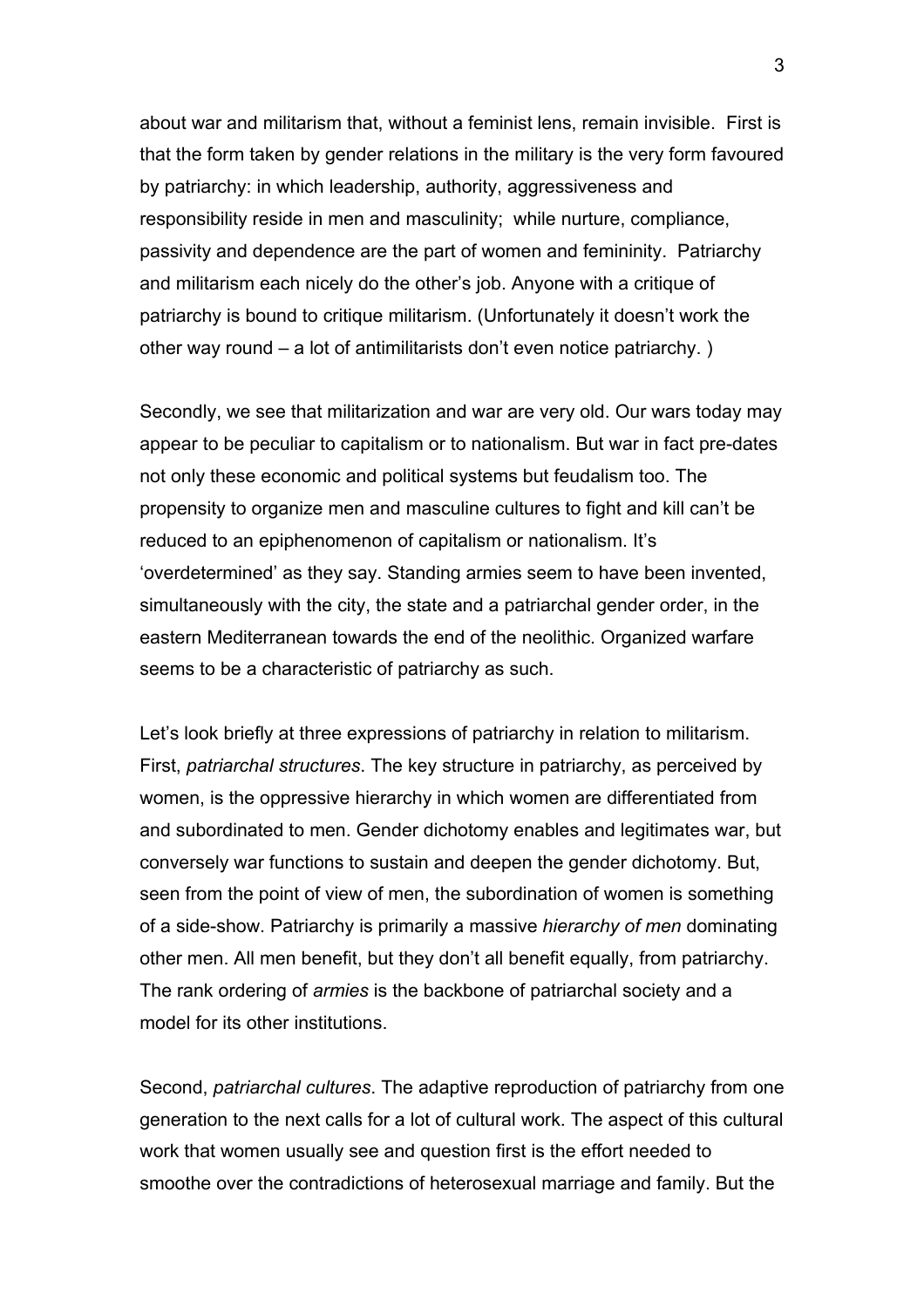*bonding of men with men* is arguably just as problematic and equally important for the proper working of patriarchy. If it's a challenge to patriarchy to keep women satisfied in the heterosexual couple, it's also a challenge to keep men cooperating productively with each other. For one thing they have to neutralize class and race inequalities. Masculine cultures foster bonding among men through ritualized violence and around the sexual availability of women common to men of the same rank. Homo-eroticism (men's love for each other) is necessary, for instance in the army, to create comradeship, loyalty and morale among men. The contradiction here is that socially acceptable homo-eroticism partly reflects a buried and denied homosexuality. And this often surfaces and disrupts authority.

Third, and finally*, the body in patriarchy*. Recent feminist theory has broken us out of the sterile *nature versus nurture* debate by showing how bodies aren't only given in biology but are partly produced through culture. However, because one of the great revolutions prompted by feminism has been the recognition that gender difference is socially constructed, we've been slower to accept the corollary: that the predispositions of male and female bodies – those prepared with XX chromosomes on the one hand and XY on the other – are also social facts.

I'd suggest that as feminists we should be as ready to examine the body in relation to patriarchy and militarism as scientists are to study the body in relation to sport. This isn't by any means to revert to the discredited idea that genes are totally determining. We know now that a lot of genes aren't active unless and until they are switched on by happenings in the individual's environment (some physical, some social). The wiring is there in biology, but as with a light bulb, the switch has to be thrown by life experiences. This is socially useful knowledge, because it means we can change things. But what's given, what the predisposition is, has to be understood first.

One reason I think we are sometimes unwilling to look on the body as socially significant (for instance in militarism and warfare) is that we conflate 'the body' with 'nature'. Too often, because we don't want to argue from 'nature' we